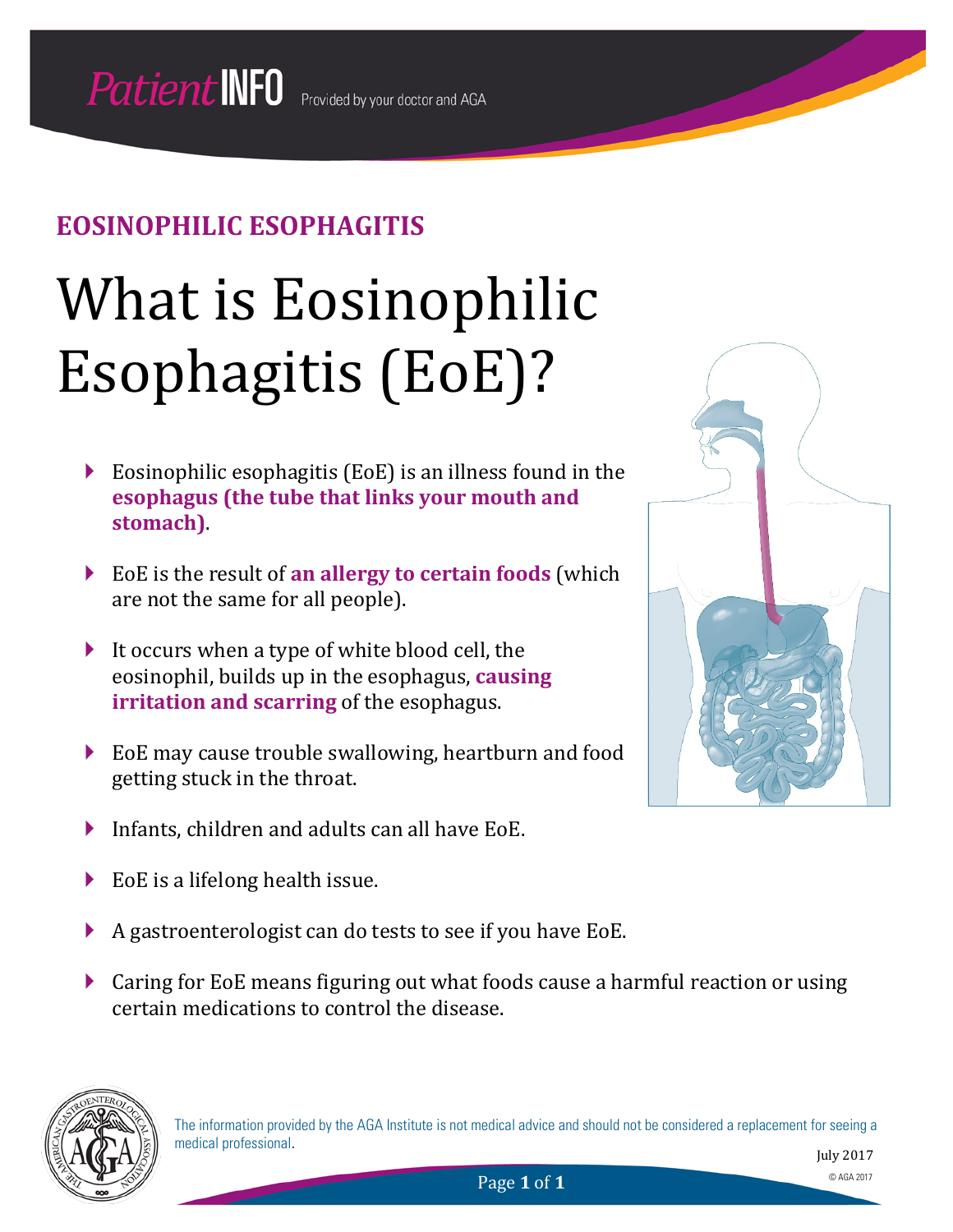## Symptoms

**Symptoms of EoE are not the same from one person to the next**. Below are some common symptoms and in what age group they are most likely to happen.

|                                                             | Infant | Child | <b>Adult</b> |
|-------------------------------------------------------------|--------|-------|--------------|
| <b>Reflux that does not</b><br>respond to meds              |        |       |              |
| <b>Trouble swallowing</b>                                   |        |       |              |
| Food gets stuck in the<br>throat                            |        |       |              |
| Upset stomach or<br>throwing up                             |        |       |              |
| Poor growth, poor<br>appetite or weight loss                |        |       | Rarely       |
| Belly or chest pain                                         |        |       | Uncommon     |
| Not willing or able to<br>eat                               |        |       |              |
| Trouble sleeping due<br>to chest or belly pain<br>or reflux |        |       |              |

#### *Who Is Affected*



*Common Symptoms*

**Common Symptoms** 

The information provided by the AGA Institute is not medical advice and should not be considered a replacement for seeing a medical professional.

July 2017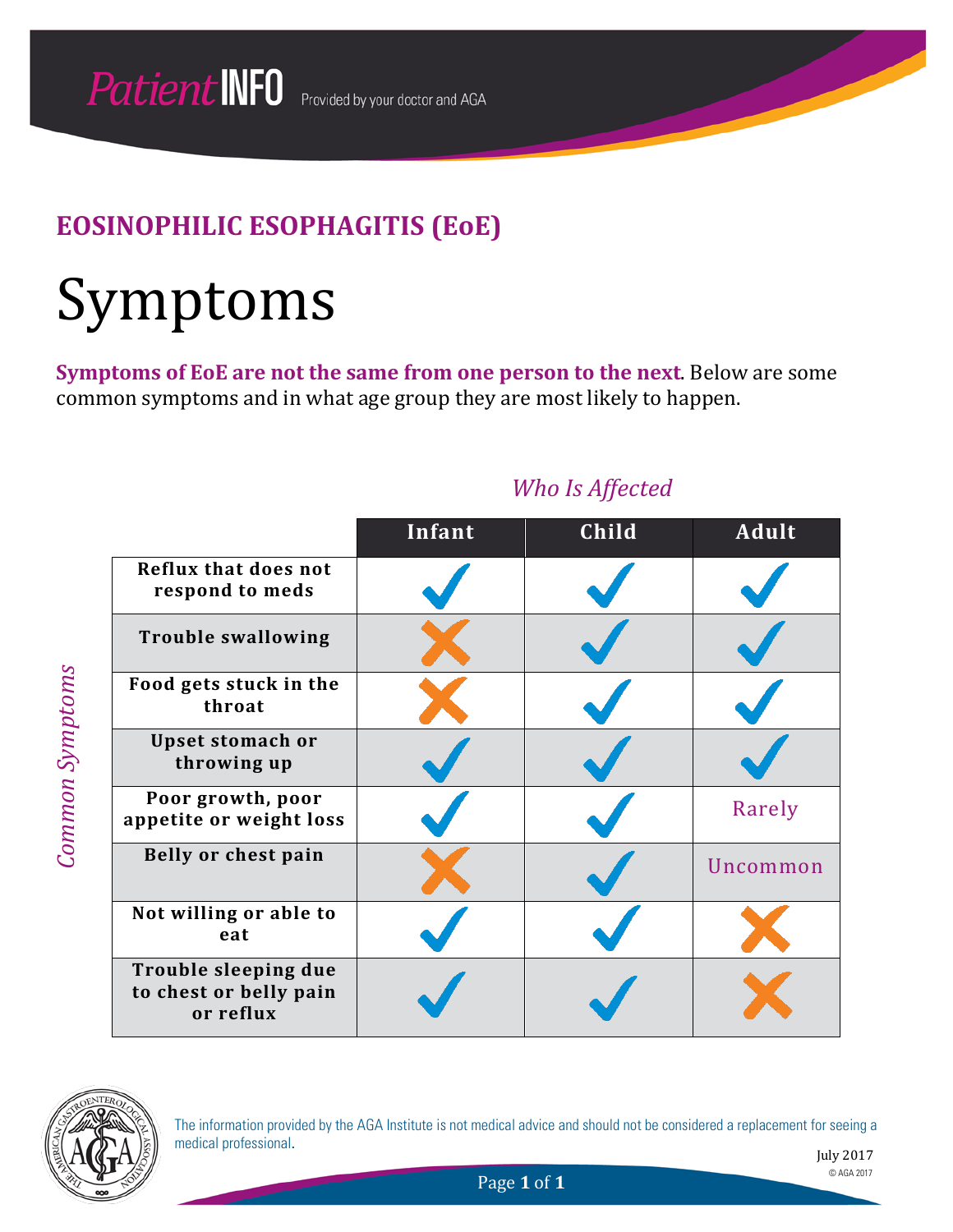## Getting Tested

Finding out you have EoE can only be done by an endoscopy and taking small tissue samples of the esophagus (the tube that links your mouth and stomach).

## **Endoscopy**

- An endoscopy is done to get **a small piece of the tissue (biopsy)** from your digestive tract to look at under a microscope to see if there is damage.
- You will be given medicine to help block pain and make you relaxed and sleepy.
- During the endoscopy, your gastroenterologist will use a long, thin (about the width of your little finger), flexible tube with a tiny camera and on the end.
- The tube is passed through the mouth and esophagus into the small intestine as your gastroenterologist does a careful exam.
- Ask your doctor for more information about endoscopy.

After the endoscopy, a doctor will test the tissue samples. **If a large number of eosinophils, the type of white blood cells that can cause EoE, are found in the tissue, it is likely that you have EoE.**

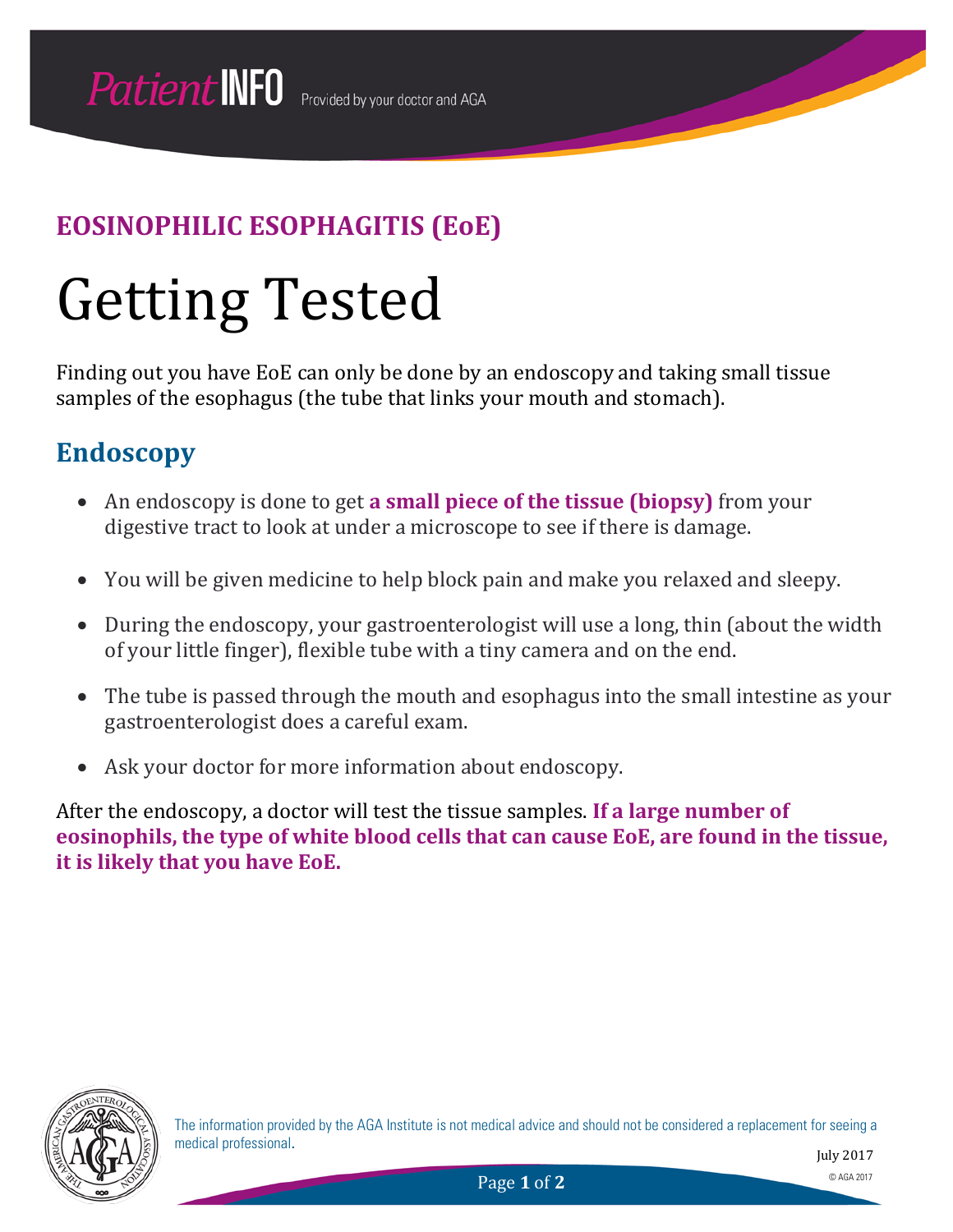### **Next Steps**

- *If your tissue sample says you have EoE:*
	- Your gastroenterologist will talk with you about the best next steps for you. **Possible options may be:**
		- Your GI doctor will give you information on diet and medicine options.<br>- Your GI doctor may put you in touch with **a registered dietitian (RD)**
		- Your GI doctor may put you in touch with **a registered dietitian (RD)** to help you learn more about food tests and elimination diets that could help.
- *If your tests do not show EoE, some choices your doctor may give you are:*
	- Tracking your symptoms (try the MyGIHealth® App).<br>- Tracking your diet.
	- Tracking your diet.
	- Considering other tests and medications.

#### EoE – What to Know:

- Eosinophilic esophagitis (EoE) is a food allergy, with a response in the esophagus (tube linking your mouth and stomach).
- ▶ The food causing the allergy is different for each patient.
- EoE can have symptoms in the stomach, chest or throat. In adults, trouble swallowing is the most common symptom.
- The treatment for EoE is a special diet or, in some cases, medications.

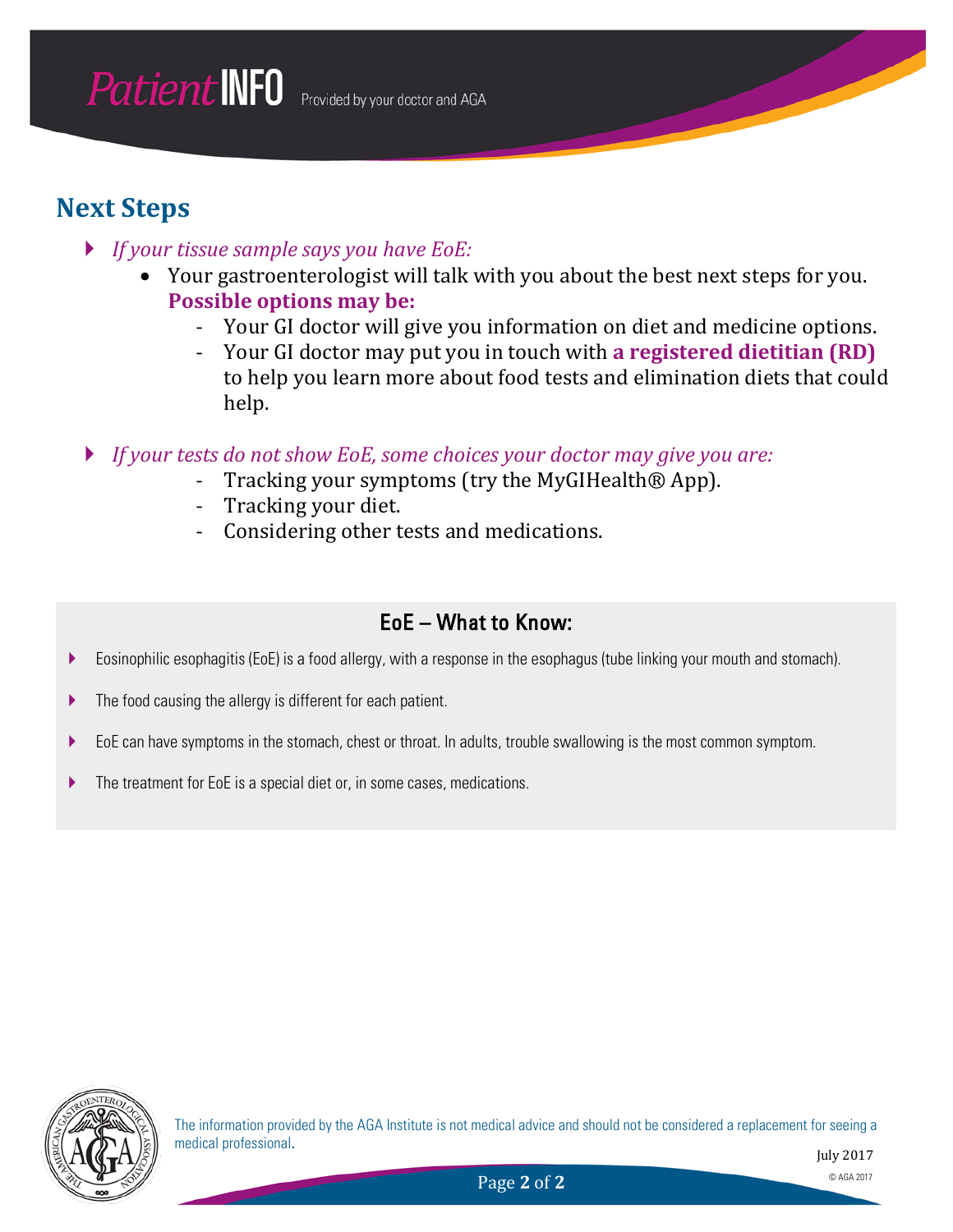# Newly Diagnosed

For some, hearing that they have eosinophilic esophagitis (EoE) is a relief, a reason for their symptoms and a light at the end of the tunnel. For others, it can be scary and daunting. **Many will have a mix of feelings**. All of this is completely normal.

No matter what you may be feeling upon hearing you have EoE, know that **you are not alone**. If you are getting overwhelmed by your new diagnosis, don't wait to reach out to a mental-health expert to talk through the changes.

Working with your health-care team (GI doctor, nutritionist, allergist), you can make a health and nutrition plan just for you, to help put you in control of your symptoms and your life.

## **Additional Resources**

There are a number of **support groups for caregivers and patients with EoE**. Reach out to your GI doctor, registered dietitian, local hospital or community center for more details.

**American Partnership for Eosinophilic Disorders (Apfed) is a trusted resource for adult, child and teen patients, caregivers, health-care providers and researchers. [www.apfed.org](http://www.apfed.org/)**



The information provided by the AGA Institute is not medical advice and should not be considered a replacement for seeing a medical professional.



#### Questions to Ask Your Doctor

- How often do I need an endoscopy?
- How do I figure out what's causing my EoE?
- How long will this last?
- Can my children get this?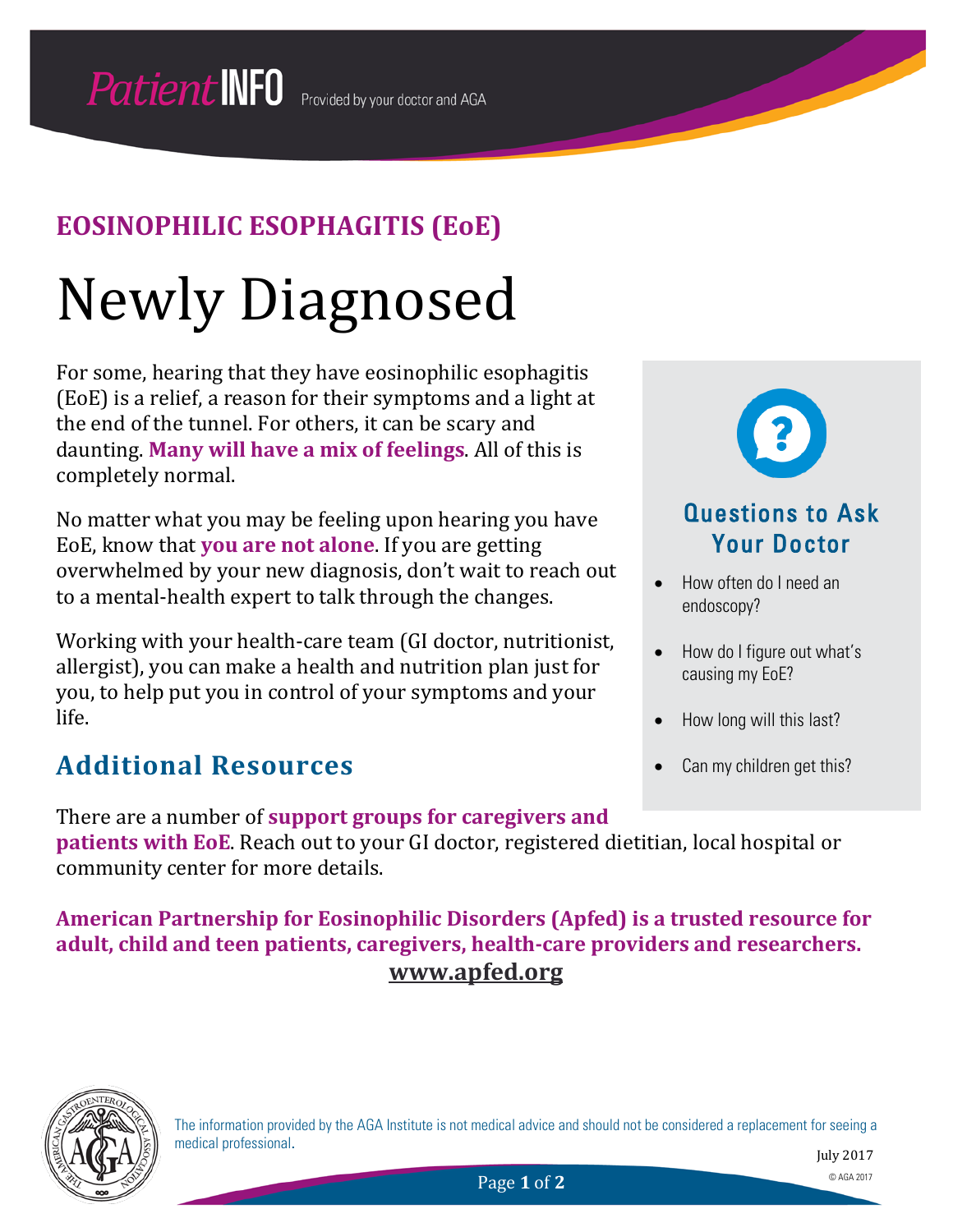#### **Patient INFO** Provided by your doctor and AGA

## Facts About EoE:

- EoE is a relatively new health issue.
- EoE is a **lifelong disease**. There is no cure, but it can be controlled.
- EoE is classified as a **food allergy**, though each patient reacts to different foods.
- While the exact cause of EoE is not known at this point, the general belief is that it's typically caused by an immune response to specific foods.
- EoE does not appear to limit your life and there is currently no strong data suggesting EoE causes cancer of the esophagus.
- Many patients with EoE have food or environmental allergies.
- People with EoE commonly have other allergic diseases, such as rhinitis, asthma or eczema.
- Some patients with EoE will also have other areas of the digestive tract affected with increased eosinophils, including the stomach, small intestine and large intestine (colon). This is rare but more likely in children.
- EoE affects people of all ages and ethnic backgrounds.
- While both males and females may be affected, a higher rate is seen in males.
- **Eosinophilic esophagitis is estimated to occur in 1 out of 1,700 people.**
- Certain families may have an inherited tendency to develop EoE.

#### EoE – What to Know:

- Eosinophilic esophagitis (EoE) is a food allergy, with a response in the esophagus (tube linking your mouth and stomach).
- ▶ The food causing the allergy is different for each patient.
- EoE can have symptoms in the stomach, chest or throat. In adults, trouble swallowing is the most common symptom.
- The treatment for EoE is a special diet or, in some cases, medications.



The information provided by the AGA Institute is not medical advice and should not be considered a replacement for seeing a medical professional.

July 2017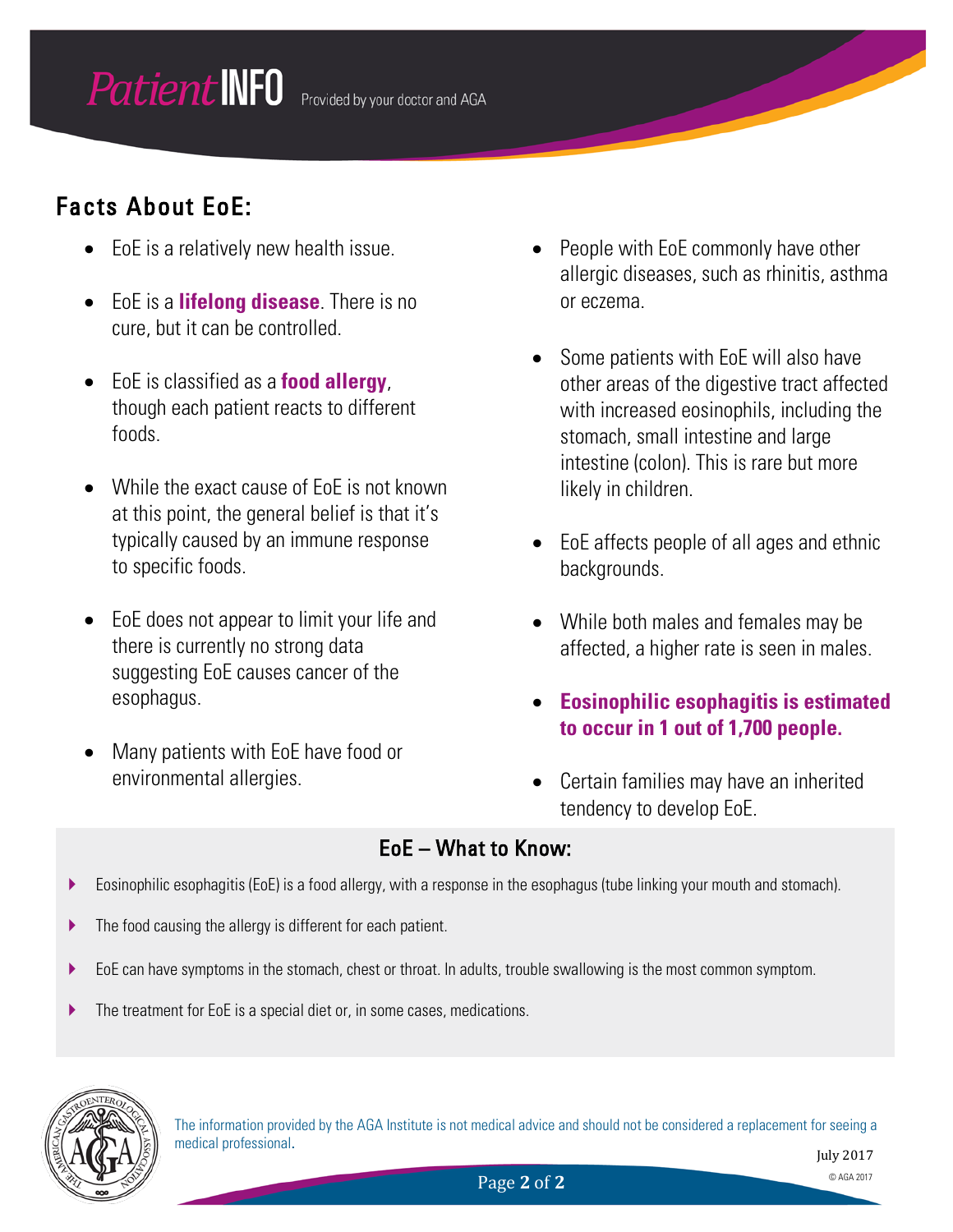## Treatment

The three main choices to care for your eosinophilic esophagitis (EoE) are **changes to your diet**, using certain **medications** and **esophageal dilation**.

Along with your GI doctor, you also need to see an **expert registered dietitian (RD)** for this condition. Your GI doctor and RD will talk with you about which choices are best for your case of EoE.

#### **EoE Diet**

There are a few diet options that could help you care for your EoE. Do not start any of these diets unless your doctor or RD tells you to do so:

- **Targeted elimination diets** Foods that test positive on allergy testing are removed from the diet.
- **Food elimination diet** This type of diet has shown success in some patients. Instead of getting rid of foods based on allergy testing results, patients get rid of common allergy-causing foods (milk, eggs, wheat, soy, peanuts/tree nuts, and fish/shellfish).
- **Elemental diet** All sources of protein are removed from the diet and the patient drinks only an amino acid formula. Sometimes, a feeding tube may be needed.
- **Food trial** Specific foods are removed from the diet and then added back one at a time to figure out which foods cause a reaction.

Diet management involves repeat endoscopies with tissue sample as foods are reintroduced to find out which foods are tolerated.



July 2017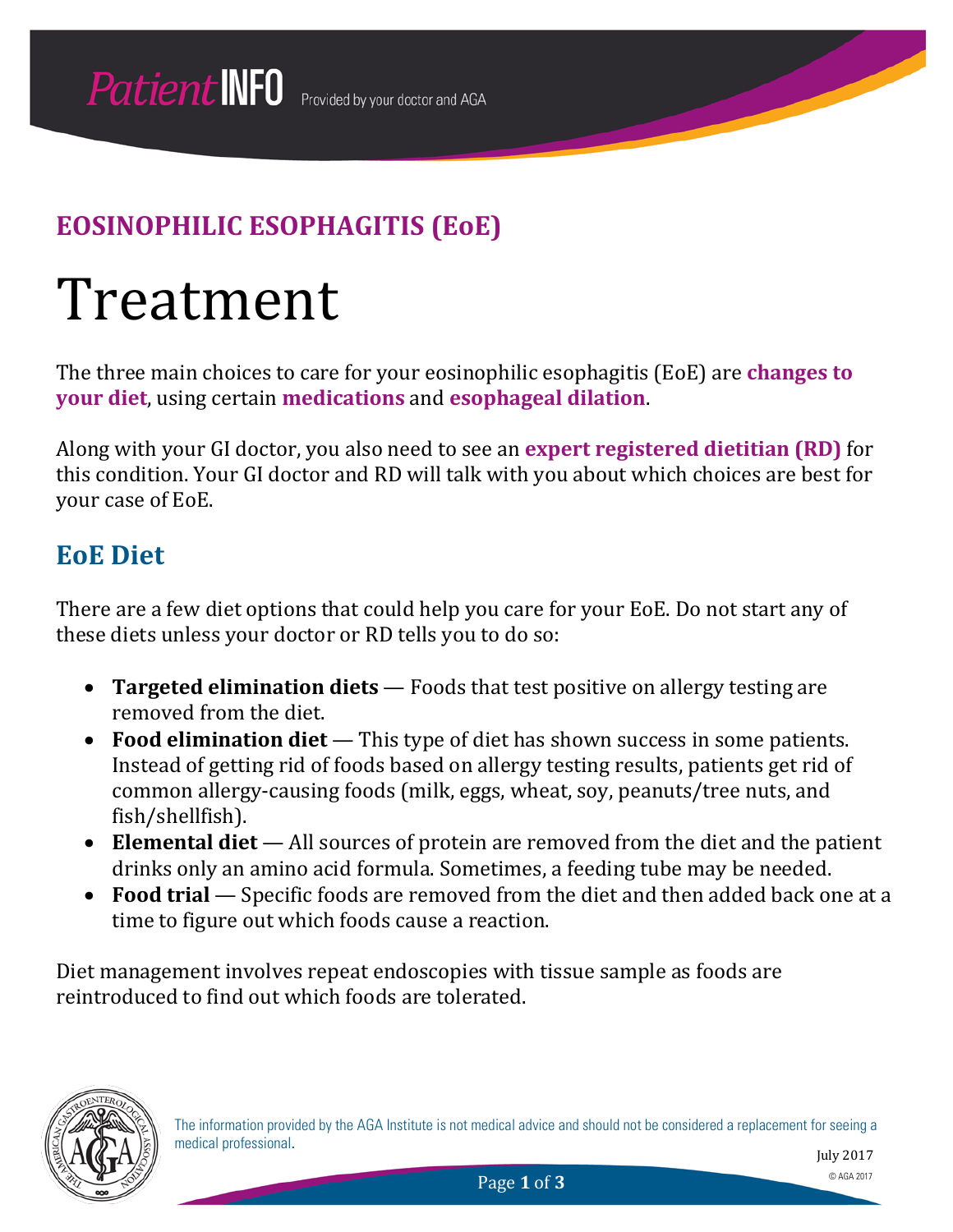## **EoE Medications**

As of now, the FDA has not approved any drugs for the treatment of EoE. However, some doctors have found these to help **ease the pain** of EoE in certain patients:

- **Topical steroids** These are swallowed from an asthma inhaler or a mixture to control EoE.
- **Acid suppressors** These may help ease reflux symptoms in some patients in combination with dietary therapy or drugs.
- **Proton Pump Inhibitors** These are most often used for reflux, but can be helpful in EoE.

## **Esophageal Dilation**

In some patients, there may be scarring and narrowing of the esophagus (the tube that links your mouth and your stomach) that diet therapy or medications may not treat. As a result, **some patients may need to have this area of their esophagus "stretched."**

- Esophageal dilation (stretching) can be done at the time of an endoscopy.
- Often, a balloon is inserted through the flexible tube and then blown up in the area of narrowing to stretch this area open.
- This can be helpful in relieving the sense of food sticking with swallowing.
- Doing this procedure has a small risk that bleeding may occur or a hole could develop in the esophagus (perforation). Rarely, these complications need to be treated with surgery.

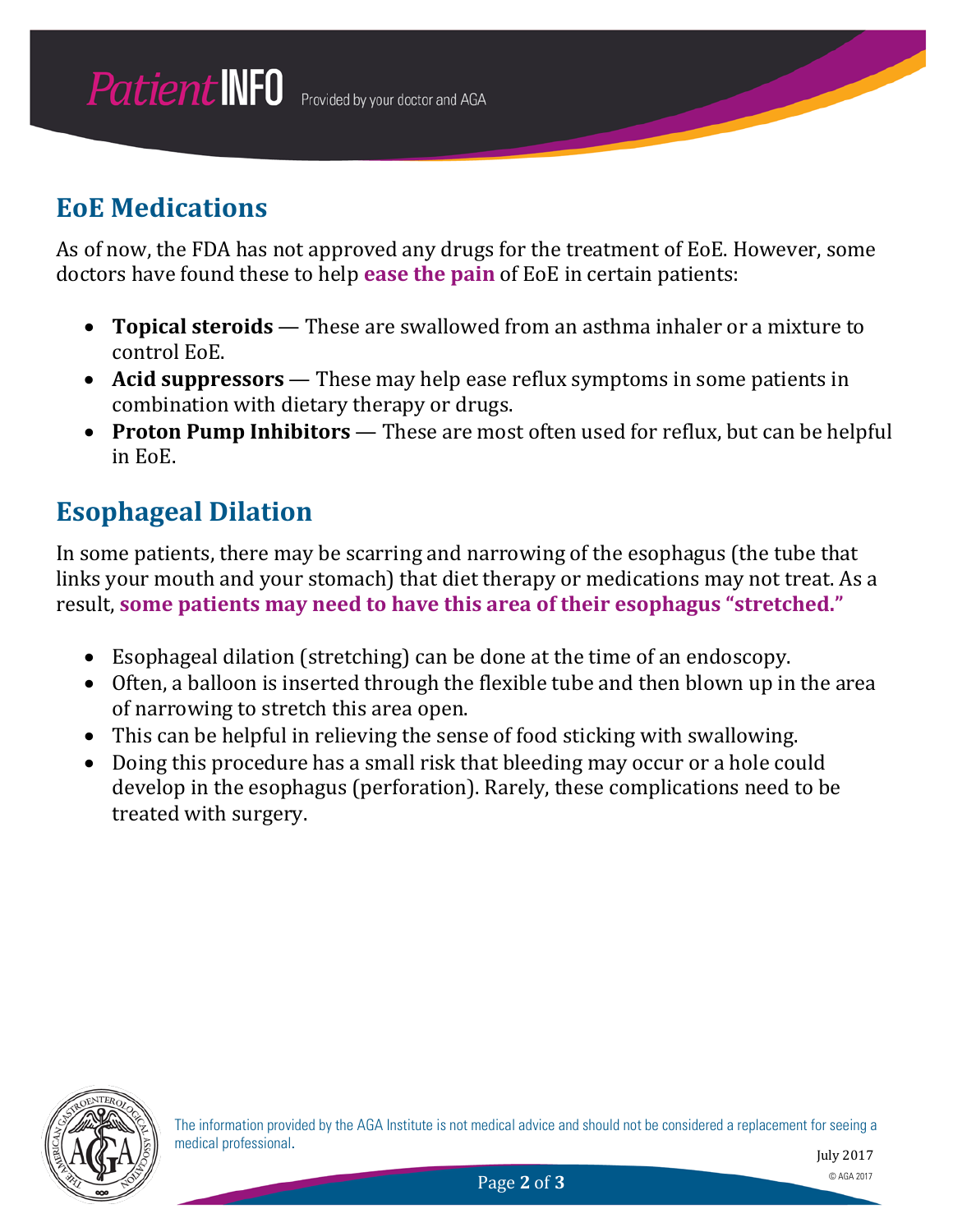## **Still Having Symptoms?**

Even with a firm answer, it can feel frustrating, or even scary, to keep having symptoms. The first question to think about is:

- If you are following specific food restrictions or plans, are you consuming the allergen by mistake?

*If you are on either a food management plan or drugs, and your symptoms have been there for at least six months, you should speak with your GI doctor about trying both at once to help your EoE symptoms or about other options you may have.*



The information provided by the AGA Institute is not medical advice and should not be considered a replacement for seeing a medical professional.

July 2017

Page **3** of **3** © AGA 2017